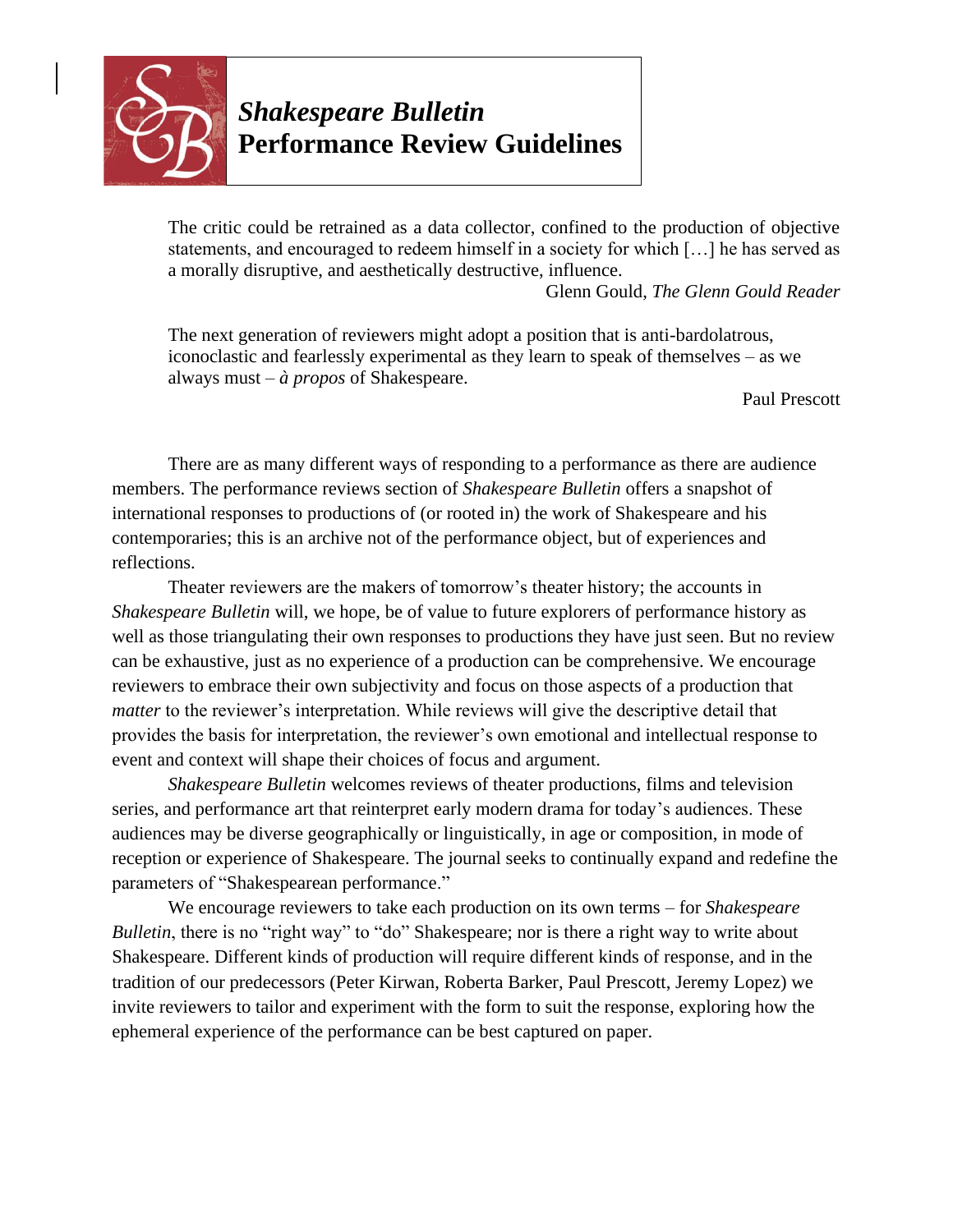### **Please format the beginning of your review like this:**

#### *Romeo and Juliet in Baghdad*

Presented by the **Iraqi Theater Company** at **Riverside Studios**, London, in partnership with the Royal Shakespeare Company. 27–30 June 2012. Adapted and directed by Monadhil Daood. Set and lighting by Jabbar Jodi Allabodi. Costumes by Fadel Qazzaz. Music composed and directed by Ali Khassaf. With Sami Abdulhameed (Teacher), Ahmed Salah Moneka (Romeo), Sarwa Rasool (Juliet), Fikrat Salim (Mercutio), Maimoon Abdalhamza (Montague), Haider Monathir (Capulet), Allawi Hussein (Paris), Ameer Hussein (Benvolio), and others.

### **KATHERINE STEELE BROKAW**

*University of California, Merced*

"The night should be for lovers," lamented the Father Lawrence-like "Teacher" as the play's opening sounds—sirens, bombs, machine guns—still rang in the audience's ears. So began *Romeo and Juliet in Baghdad*, an Arabic adaptation only loosely based on Shakespeare's play. The RSC commissioned the Iraqi Theater Company to write and perform this work as part of the 2012 World Shakespeare Festival, and in the weeks before the Olympics the company traveled from Baghdad to Stratford-upon-Avon to London. *Romeo and Juliet in Baghdad* was their first play since the official end of combat in Iraq, and scars of war as well as fresh wounds from continued violence formed the context for both artists and characters. As director and adapter Monadhil Daood's program notes explained, "I am the legitimate son of tragedy…Understand that we live in a place where terrorists break our home over our heads."

#### **GENERAL GUIDELINES**

**LENGTH:** 1000-1500 words, inclusive of header.

**CRITICAL VOICE:** "I" in preference to "we." As a general principle, try to avoid speaking for anyone's experience (other than your own) without their express consent.

**TENSE:** As a default, please write about live performance (theater, live broadcasts) in the *past* tense, and recorded performance (film, television) in the *present* tense.

**SPELLING AND PUNCTUATION:** Use the American style for spelling, periods, and commas throughout the review. Switching your spellchecker to US spelling will automatically alert you to US spelling conventions. Closing quotation marks normally go outside punctuation.

**STYLE:** Please refer to the journal's [style sheet](https://www.press.jhu.edu/sites/default/files/SB_style_sheet.pdf) for full guidance on formatting your review.

**REFERENCING:** If quoting from secondary material, please use in-text citations (Jones 20) and include a bibliography at the end of your review (see the journal's style sheet). There is no need to provide references for theatrical ephemera (programs, cast lists, post-show talks etc).